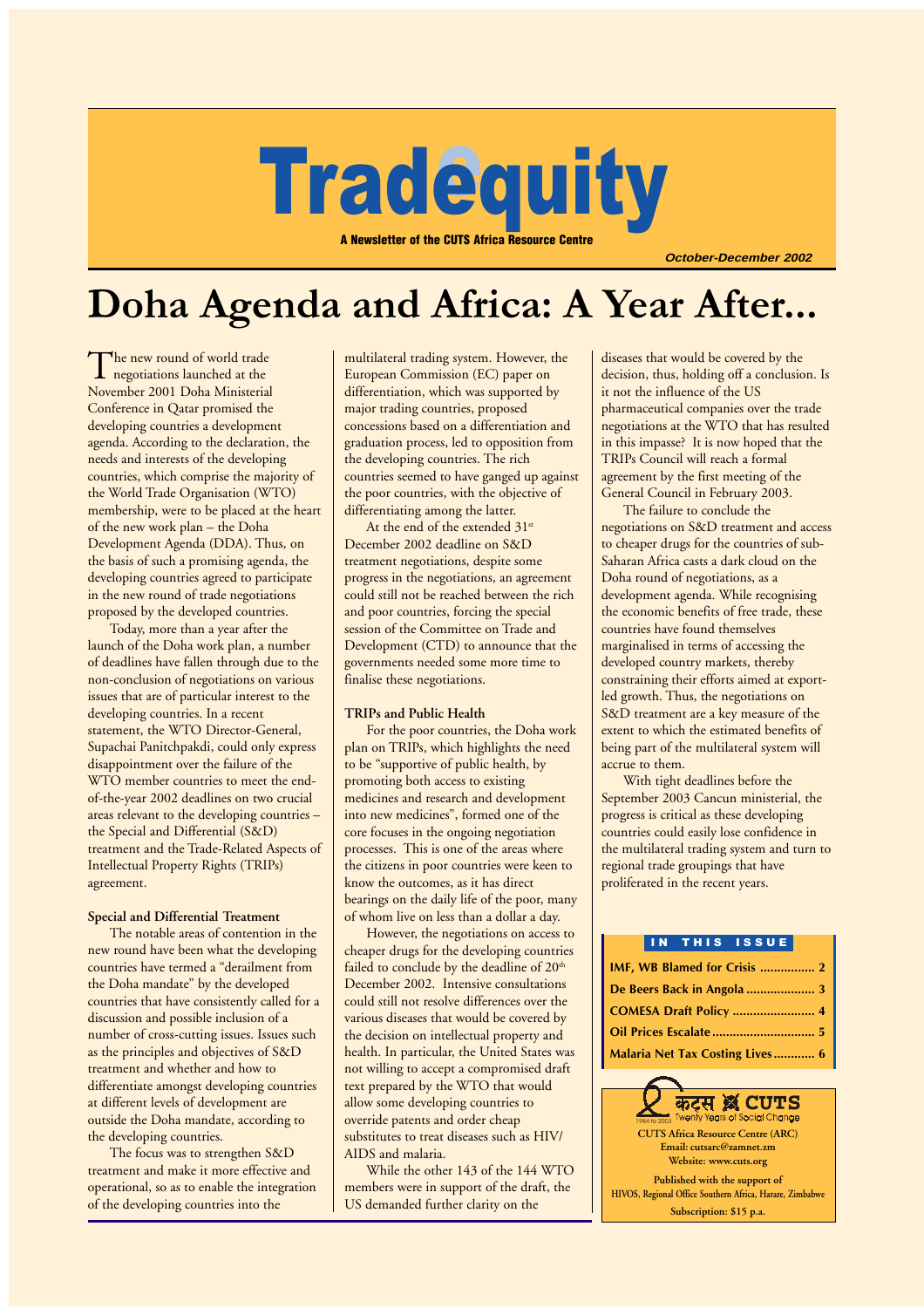# **Economics and Development**

#### **Namibia to Halt Licences**

The Namibian Government plans to halt the issuance of Exclusive Prospecting Licences (EPL) that is, diamond licences, to formerly disadvantaged people. This follows the findings that many of those who availed themselves of the facility were selling their concessions to rich investors for anything between US\$0.5mn and US\$1.0mn.

The Government announced that there would be a moratorium on the licences to allow the Mines and Energy Ministry to introduce a system that would ensure that the licence agreements were properly controlled.  *(TP, 16.11.02)*

## **Currencies to Depreciate**

The currencies of Kenya, Tanzania and Uganda are expected to depreciate against major international currencies towards the end of 2002. A poll conducted by the Standard Chartered Bank regional office in Nairobi reports that 100 top finance managers from the region expected the Kenyan shilling to depreciate by 1.32 percent, to a level of 80.55 shillings to the US dollar by December 31<sup>st</sup> this year.

This reflects an increasing demand for dollars, as corporations with foreign currency exposure slowly close out their obligations. Coupled with this is the uncertainty over the general elections scheduled for December 27<sup>th</sup> in Kenya*. (ZDM, 26.11.02)*

# **Japan to Write Off Debt**

The Japanese Government, in a bid to help indebted countries create selfhelp efforts for them to stand on their own, has made a pledge to write off loans worth ¥900mn, through the Japanese Bank for International Cooperation. The debt cancellation, which is to commence next year, in 2003, will benefit 32 heavily-indebted poor countries (HIPCs).

The decision was taken following observations that many of the countries that were indebted to Japan were overburdened and not in a position to repay their debts. While these countries mostly had to repeatedly borrow in order to repay their debts, often, they were financially unable to comply, resulting in the Japanese Government having to reschedule the debt. *(TOZ, 16.12.02)*

# **Nampac Appeals against ZCC**

Nampac holdings of South Africa have appealed against the Zambia Competition Commission's (ZCC) decision to block its take-over of Crown Cork Zambia. ZCC is currently studying the grounds of the appeal before coming up with a final position. In October 2002, the ZCC prevented Nampac from taking over the local firm because it envisaged that such an acquisition would enhance the dominant position that Nampac currently had in the local packaging materials, to add 100 percent

# **IMF, WB Blamed for Crisis**



The Malawian Government has blamed the International Monetary Fund (IMF) and World Bank (WB) for the acute maize shortage that the country is currently experiencing. The IMF and the WB were responsible for the situation that forced the Government, just a few months before the shortage began, to sell the country's reserve grains to repay the loans it owed.

However, the IMF has dismissed the accusation, saying it never gave such advice. In the meantime, the President, Bakili Muluzi, has since appointed a commission to investigate the sale of the country's emergency grain reserve.

More than 3.2 million people are in need of urgent food aid in Malawi.

*(ZDM, 02.12.02)*

dominance of the market in bottle tops and metal drums and 90 percent in metal cans.

Section 7 (1) of the 1994 Competition and Fair Trading Act of Zambia prohibits abuse, by one or more undertakings, of dominance in a market, which would affect trade or the economy, in general. Nampac is rated as Africa's largest and diversified packaging manufacturer, with the major market share in South Africa and manufacturing facilities in nine other countries in the region.

*(TOZ, 19.11.02)*

# **Merger Approved**

The Zambia Competition Commission (ZCC) has approved a merger between Shilton Zambia Limited and Eureka Chicken Limited to form Eureka Chickens Limited. The joint venture, according to the ZCC, was allowed to prevent the domination of the poultry sector by Hybrid Poultry Limited. Also, the ensuing competition would benefit the consumers in terms of price, quality and availability.

*(ZDM, 26.12.02)*

# **Air Tanzania Sold**

South African Airways (SAA) concluded the purchase of 49 percent shares of the formerly governmentowned Air Tanzania Corporation (ATC), following an initial deposit of US\$20mn in December 2002. SAA, which has since changed the airline's name to Air Tanzania Corporation Limited (ATCL), said it would, starting in January 2003, increase the number of aircraft for ATCL from one to four as well as the number of flights to various parts of Africa and the rest of the world.

And, while the Tanzanian Government will retain 51 percent shares of ATCL, SAA will be charged with improving technical, commercial and managerial expertise in ATCL operations, through the provision of training of ATCL pilots, air crew and paying salaries to the 250 employees. All ATC assets and liabilities would, however, be transferred to Air Tanzania Holdings Corporation, which is to be solely owned by the Tanzanian Government. *(EAS, 09.12.02)*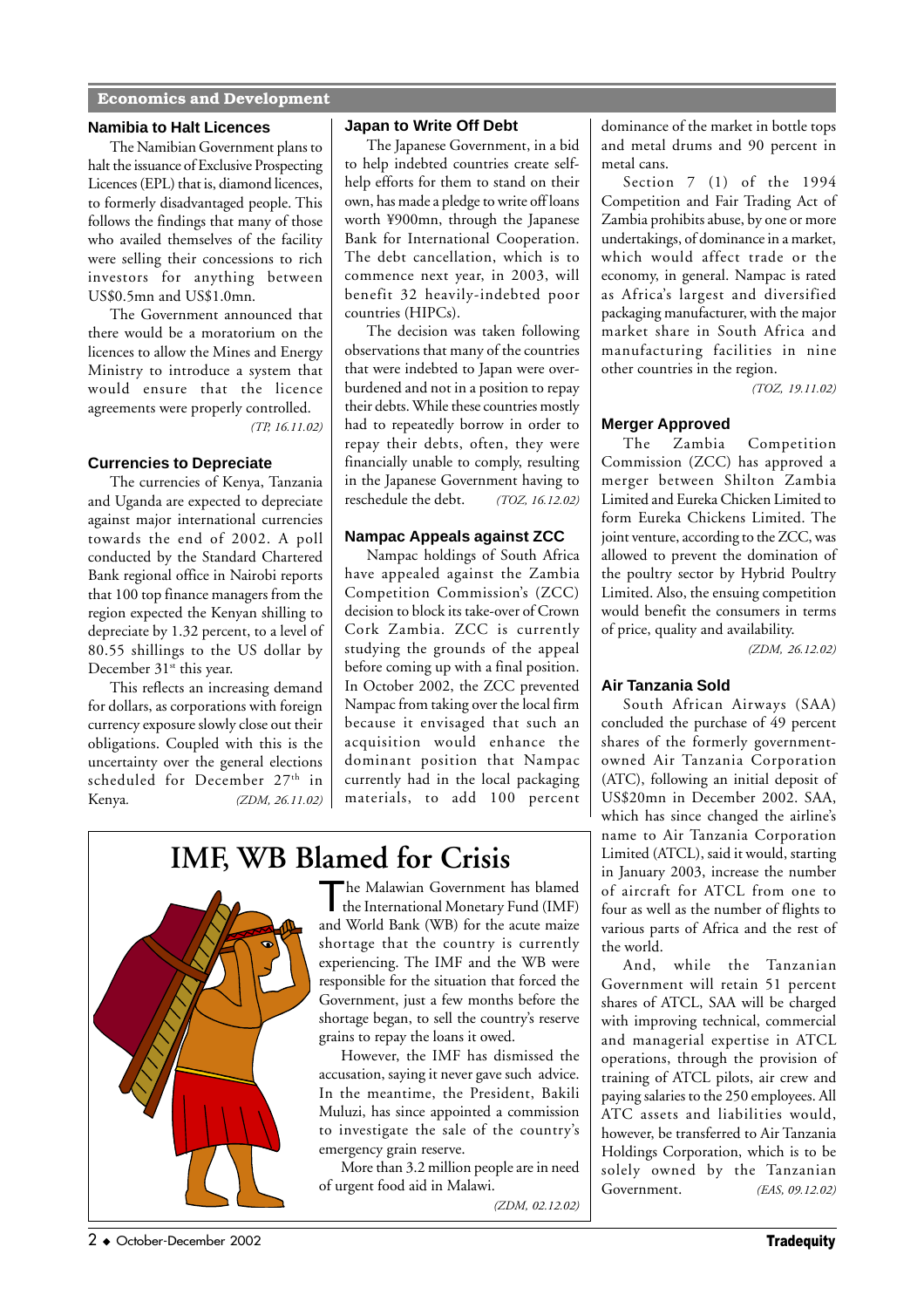# **Economics and Development**

#### **Zambia Joins Global Network**

Zambia has been nominated to the 18-member steering committee of the International Competition Network (ICN), a newly inaugurated global competition advocacy body. The decision was taken at an ICN meeting in Naples recently.

The Naples meeting brought together competition authorities from both the developing and developed countries to address practical enforcement and policy issues on competition matters. ICN aims at improving competition law enforcement and administration in the global market place for the benefit of both the business and consumers*. (TOZ, 05.10.02)*

#### **Zimbabwe Freezes Prices**

In November 2002, the Zimbabwean Government announced price freezes, sweeping over a wide range of goods, in a move to tackle the country's deepening economic crisis, with inflation running at 135 percent and nearly half of the country's 12 million people facing starvation. In October, the Government imposed food controls on some staple foods, which seemed not to be working and, rather, led to shortages and more black market trading operations.

Zimbabwe still faces critical shortages of cornmeal, sugar, milk and cooking oil, among other goods. The latest price freeze was meant to stop manufacturers from evading price controls and rebranding and reducing the size of some products that were not controlled. However, it was not clear how the price controls would be enforced.

*(ZDM, 17.11.02)*

### **Belgium to Cancel Debt**

The Belgium Government has decided to cancel Tanzania's official debts owed to it, amounting to a total of US\$21.4mn. The debts, under the Paris Club and Heavily Indebted Poor Countries (HIPC), were expected to enable the country to improve the cash flow to the government budget for spending on key poverty alleviation and development activities. *(ZDM, 24.11.02)*

#### **Mining in Zimbabwe Hard Hit**

Zimbabwe's two largest mining concerns, Rio Tinto Zimbabwe Limited and Bindura Nickel Corporation Limited, have stumbled into serious crises, owing to the stringent foreign currency controls recently introduced by the Government. The two have even issued separate cautionary statements to their shareholders, indicating the seriousness of the new measures on their future survival.

With a view to saving the mining houses, discussions are underway between the management, the Chamber of Mines, the Reserve Bank of Zimbabwe and other key ministries.

 *(ZDM, 31.12.02)*

#### **Privatisation Halted**

Thousands of the Zambian workers and the civil society on December 14<sup>th</sup> 2002 took to the streets of Lusaka in protest against the intended privatisation of the government owned Zambia National Commercial Bank (ZNCB) and that of two other nationally owned institutions: the Zambia Telecommunications Ltd (Zamtel), and the Zambia Electricity and Supply Corporation (ZESCO). The government has since taken a position to maintain statusquo of the three major parastatals. *(TP, 17.12.02)*

#### **Vodacom Expands**

South Africa-based Vodacom International has won a bid to be Mozambique's second cellular service provider, after outbidding three other consortia with a US\$15mn offer. The Managing Director of the Company said that expanding to Mozambique was

a good investment for Vodacom, as currently it was the fastest growing economy in the Southern African Development Community (SADC) region.

Vodacom Mozambique expects to get as many as 160,000 subscribers in its first year of operations, which it projects will rise to 2 million within the next 10 years. The Company will be competing with the Mozambique Cellular (mCel), jointly-owned by the state telecommunications firm and Detecon, a German group.

 *(TP, 04.12.02)*

## **Oil Industry Stumbles**

General Secretary of the Association of Oil Producers (AIOPA) in Mozambique, Feliciano Muchine says the vegetable oil industry is on the verge of collapse and risks throwing over 1,500 workers out of their jobs. The problems being faced by the industry, which was currently working at less than 25 percent of productive capacity, is said to be largely attributable to the massive smuggling of cheap cooking oil into the country from neighbouring countries. It is estimated that 50 percent of the cooking oil being sold on the market was contraband.

Furthermore, the shortage of raw material and obsolescence of the machinery in the Mozambican factories is said to have only worsened the situation. AIOPA wanted the customs service to clamp down on illegal oil imports, and the government to ease the tax burden on the domestic industry.

*(N, 26.12.02)*

# **De Beers Back in Angola**

iamond giant De Beers, which had suspended its investment in Angola in May 2001 following a dispute with the state-owned diamond company Endiama over repaying a US\$50mn loan, plus millions in interest, is to resume operations. De Beers said it planned to resume the marketing of all diamonds produced by a new venture with Endiama early next year.

The two companies have both reiterated that talks were going well on new contracts. The deadline for the signing of the new diamond mining deal and settling of the debt, which made the company pull out, has been set for 28<sup>th</sup> February 2003. De Beers currently controls about 65 percent of the world's US\$8bn rough diamond market. *(TP, 31.12.02)*

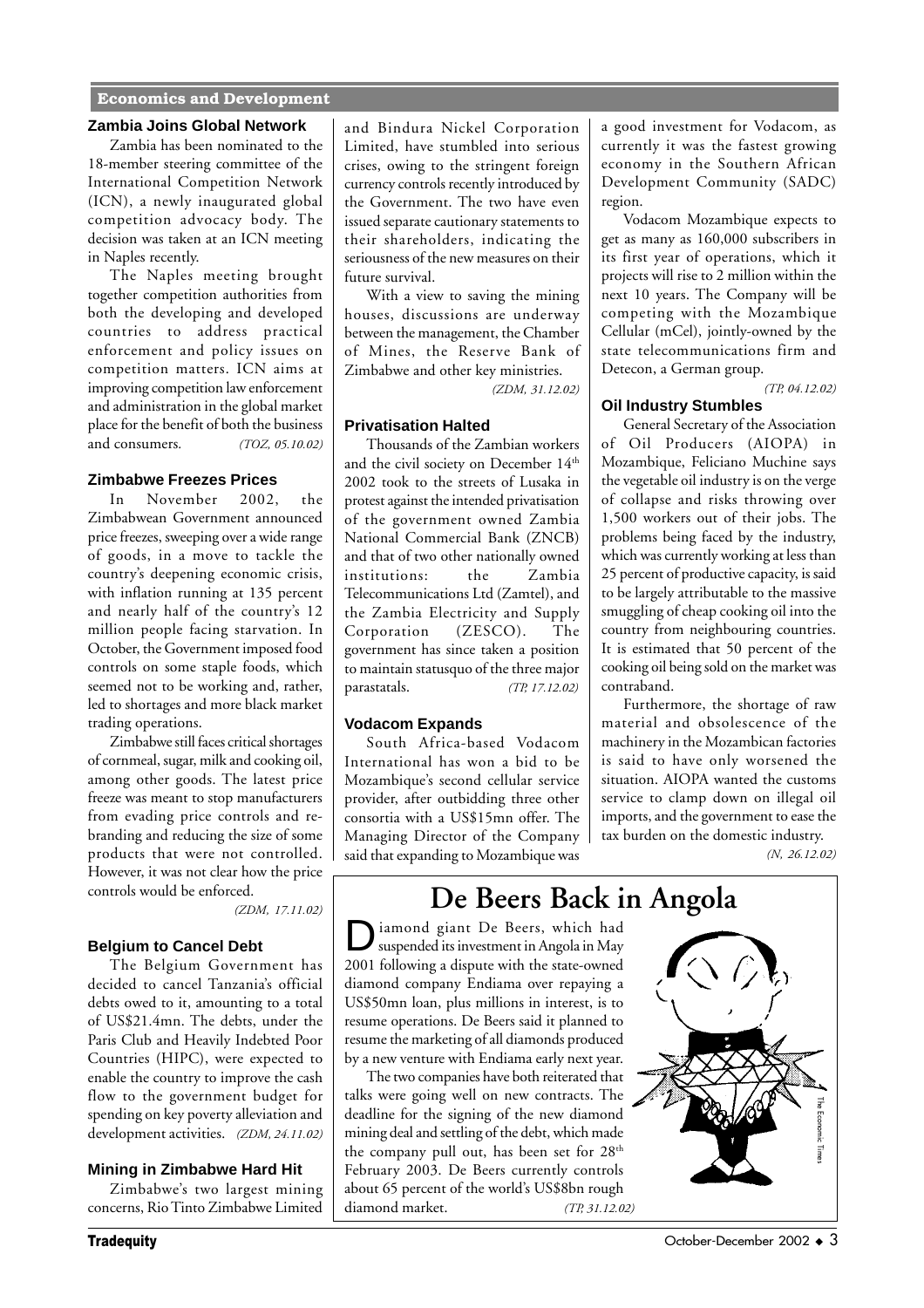# **Regional Co-operation**

# **Dos Santos Chairs SADC**

The Angolan President, Jose Eduardo dos Santos, has taken over the Chairmanship of the Southern African Development Community (SADC), in a recent conference in Luanda. In taking over the Chairmanship from Malawi's Bakili Muluzi, Dos Santos pledged to strengthen regional and economic growth, with peace and stability being the greatest priorities for the region.

The SADC, which came into being in 1992, has 14 member countries, which replaced the Southern African Development Co-ordinating Conference (SADCC). While Angola was part of the founding countries, it had never been given the chance to hold the Chairmanship due to the civil war.

*(TOZ, 03.10.02)*

# **US to Form FTA with SACU**

The US has announced plans of forming a free trade agreement (FTA) with the countries included in the South African Customs Union (SACU): Lesotho, Botswana, South Africa, Namibia and Swaziland. The announcement was made by the US Trade Representative (USTR), who indicated that the negotiations were expected to commence within three months from 4<sup>th</sup> November 2002.

SACU is already the US's largest sub-Saharan export market, accounting for about US\$3bn in exports per annum. According to the trade statistics for 2001, the combined two-way trade between the US and the region was estimated at almost US\$8bn. While the South African business community in the US has hailed the initiative, some civil society groups are, however, questioning the real intentions of the US's initiative.

*(BRIDGES Weekly, 14.11.02)*

# **Will Africa Be One?**

The African Union (AU), early next year, is scheduled to hold a special summit where the primary focus will be to debate Libya's proposal to make the African continent one single country with one army. The summit will be hosted by Ethiopia in its capital city Addis Ababa, which continues to be the headquarters from the Organisation for African Unity (OAU), the predecessor of the AU. This was intimated by the South African Foreign Ministry spokesman, Ronnie Mamoepa, following a meeting of the African Foreign Ministers who met in Tripoli, Libya on the 9<sup>th</sup> of December 2002.

*(ZDM, 11.12.02)*

# **EC Assistance to COMESA**

COMESA has signed an agreement worth • 223mn with the European Commission (EC) for the development of a single Regional Strategy Paper (RSP) and Regional Indicative Programme (RIP). This is to be financed under the 9<sup>th</sup> European Development Fund, which commits money to regional projects in economic integration, natural resource management and transport and communication infrastructure. It is hoped that the timely implementation of the RIP would complement the Economic Partnership Agreements (EPA) negotiations and would help add the needed development dimension by assisting to remove supply side constraints. *(ZDM, 26.11.02).*

# **COMESA Draft Policy**

The Common Market for Eastern and<br>Southern Africa (COMESA) says its Draft Regional Competition Policy has been finalised and circulated to member states for further consultation. The Draft Policy, which is



scheduled for adoption in February 2003, would pave the way for the setting up of a regional Competition Commission. Once

set in place, the competition policy would address the regional anti-competitive tendencies like trade monopolies, issues relating to barriers to entry into the market, predatory pricing mechanisms, take-overs, mergers and cartel arrangements.

However, the developing countries have reservations about adopting a multilateral framework on the competition policy proposed by the rich countries, which, they believe, should be approached with caution. This is despite recognising the need for Accessional competition Folicy has been intansed<br>
and circulated to member states for further<br>
consultation. The Draft Policy, which is<br>
scheduled for adoption in February 2003, would pave the way<br>
for the setting up of a

# **COMESA Standards for AGOA**

The Common Market for Eastern and Southern Africa (COMESA) is working on a pest risk assessment (PRA) permit for raw agricultural produce. This would enable companies in its member countries to export to the United States of America. COMESA, the African Growth Opportunity Act (AGOA) Linkages Africa Manager, disclosed this in an interview. Once the PRA permit was acquired, it would enable most of the stakeholders in the 13 eligible countries to penetrate the US market and export more of their fresh products.

*(ZDM, 23.12.02)*

# **Harmonisation of Standards**

The Common East African Market (CEAM), which is scheduled to come into effect in 2004, has warned the firms operating in the region to ensure that they have their products certified for quality. Unless products bear the quality certificate mark, they would not be allowed free access under the East African Community protocol on standards and quality. And, all uncertified products would be subject to stringent conformity inspections that could end up not only in delay but also rejection. The CEAM member countries, Uganda, Tanzania and Kenya, have all agreed to recognise each other's quality certificates, while inspecting goods and services for imports. *(TM, 27.12.02)*

# **NEPAD Peer Review**

As one of the pillars of the New Partnership for Africa's Development (NEPAD), twelve African countries on November 4<sup>th</sup> 2002 appended their signatures to the Declaration on the Peer Review Mechanism (PRM), which empowers leaders to monitor each other's performance in virtually all aspects of national leadership. The peer review mechanism's design is based on the fact that imprudent policies undertaken by one country necessarily affect its neighbours.

However, President Abdoulaye Wade of Senegal called upon the international community, particularly the G-8 nations, not to make the performance of the PRM a condition for their assistance for the NEPAD.

> *(NEPAD Press Release, 10.12.02; www.nepad.org)*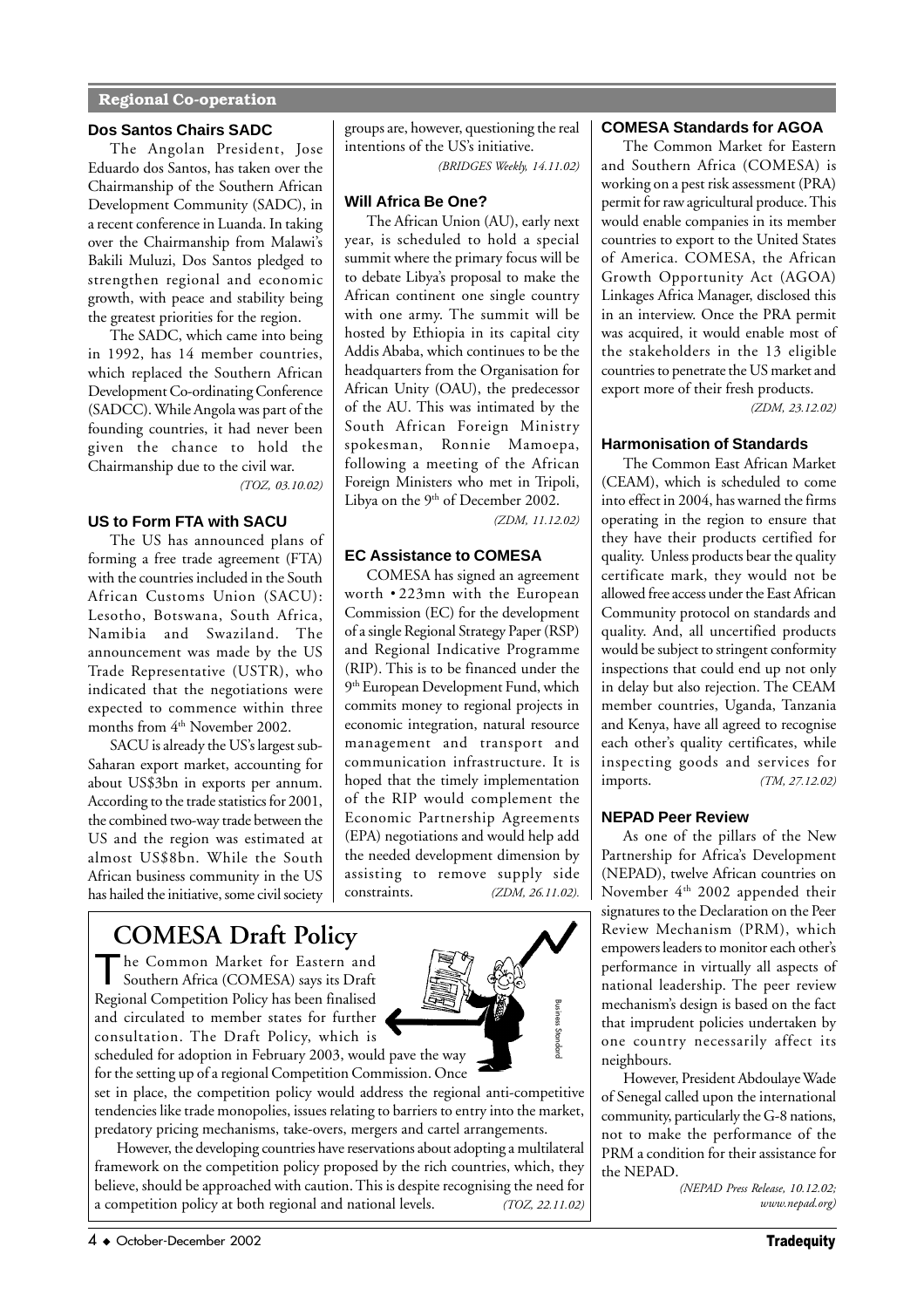### **News on Trade**

#### **More Aid for Southern Africa**

A statement released from the European Union's Maputo Office says that the EU has pledged a further • 310mn for the current drought-related humanitarian crisis in southern Africa. Of the amount pledged, the EU will directly manage • 177mn earmarked for the acquisition of 272,000 tonnes of foodstuffs and humanitarian aid.

The food is to be bought from the local regional markets "so as not to disturb the functioning of the local markets or interfere with local consumption habits". So far, arrangements have been made to buy 45,000 tonnes of food, particularly maize, from the northern provinces of Mozambique, to be distributed in Malawi. Zimbabwe, Malawi and Zambia are to receive the largest share of this support, being identified as the most needy countries in the region.

*(TOZ, 06.11.02)*

#### **COMESA Seeks Right**

Common Market for Eastern and Southern Africa (COMESA) has applied to the WTO for the right to start manufacturing cheap AIDS drugs.

The application, which was expected to be approved by December 2002, came in as 24 Trade Ministers of the world, meeting in Sydney, discussed putting a broad plan before the WTO to allow poor countries to manufacture generic copies of drugs that were protected by intellectual property rights in developed countries. In its application, COMESA desired to be treated as one region so that drugs manufactured in one country could be sold in all member countries without restrictions.

The AIDS scourge, according to the COMESA Secretary General, was strangling trade and development across Africa because it was killing the continent's most qualified and economically active people. More than 20 million people in the region are infected with HIV and AIDS and COMESA countries were spending a lot of money on importing anti-retroviral drugs. *(TOZ, 19.11.02)*

#### **Demand for Oil Quotas**

Oil giants operating in Nigeria have urged the Government, under the aegis of the Nigeria Association of Petroleum

# **Oil Prices Escalate**

As the United States of America ordered more troops, aircraft and ships to the Gulf for a possible war against Iraq in early 2003, the oil prices have pushed to two-year highs. Combined with the crippling strike in Venezuela, oil prices have reached an all-time high of US\$33 per barrel, as the situation in the world major producers remains uncertain.

The OPEC is, however, considering holding a special meeting to discuss the possibility of



raising the group's production ceiling, if oil prices remain high for a prolonged

Explorationists, to push for higher oil quotas for the country from the Organisation of Petroleum Exporting Countries (OPEC).

The five multinational oil companies, Shell, Exxon Mobil, Chevron Texaco, Agip and Elf, in a joint venture partnership with Nigeria, account for more than 90 percent of the country's oil output of about 2.0 million barrels.

While Nigeria's capacity had grown to 2.8 million barrels per day, the production quota has remained fixed at 1.757 million barrels per day by the OPEC. This, according to the operators, was a disincentive, capable of affecting the volume of investment in the country. *(TOZ, 12.11.02)*

# **EU-US Trade War on GM Foods**

United States trade officials are urging the Bush Administration to begin proceedings against the European Union (EU) in the World



Trade Organisation (WTO) for blocking imports of genetically modified (GM) foods. The European Union has, for long, maintained a ban on any US biotech food based on the "precautionary principle", saying that GM foods were unsafe, until proven otherwise.

With the rising number of debates around the world on GM foods, and

especially in Africa, the US, which has refrained from any formal complaint against the EU, is set to take the issue to the WTO.

Several years ago, the US fought, and won, a similar action when the EU officials banned US beef exports on the grounds that they contained unsafe growth hormones*. (BBC, 02.12.02*)

# **EU Proposes Cuts**

The European Union (EU) has pushed in a proposal to the World Trade Organisation (WTO) on the reduction of agricultural export subsidies, farmgood tariffs and domestic farm support as a step in translating the WTO's Doha Round of negotiation into reality.

The 15-member European trading bloc is proposing a 36 percent cut in farm-good tariffs, a 45 percent drop in agricultural export subsidies and a 55 percent fall in trade distorting domestic farm support.

With their dependence on trade in agricultural products, developing countries have been eager to see both tariff and non-tariff barriers export subsidies and domestic farm support reduced so that exporting to developed countries could be easier.

To the feelings being aired that the Union could have offered more especially to include dairy and sugar products, the EU said that the proposal offered a "progressive and substantial (trade) liberalisation on a fair and balanced basis". *(BD, 19.12.02)*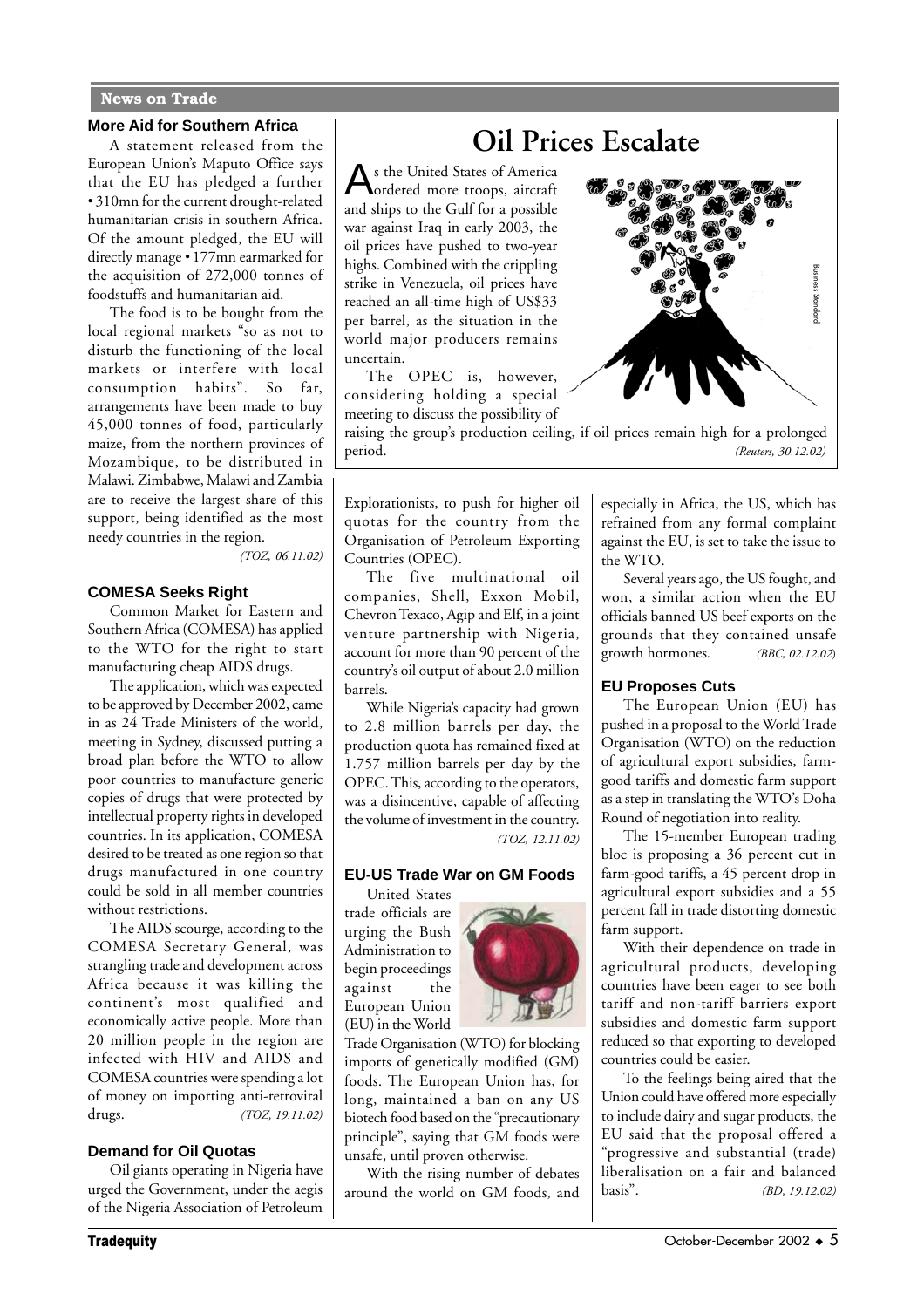# **Environment/Consumer Issues**

#### **African Countries to Sell Ivory**

Three Southern African countries, South Africa, Botswana and Namibia, have been granted permission for a oneoff sale in which about 60 tonnes of ivory, collected from elephants that died of natural causes or as a result of government regulated animal control, would be disposed of in 2004. This follows a consensus among the delegates who attended the  $12<sup>th</sup>$  Conference of the UN Convention on International Trade in Endangered Species of Wild Flora and Fauna (CITES), held in Chile on 4-15 November 2002.

The one-off sale of ivory stockpiles, however, will only go ahead once a monitoring system is in place to gauge the baseline data on population and poaching levels. The CITES Standing Committees can suspend trade, if they find that the importing or exporting countries are not complying with their regulations. India and Kenya, however, strongly opposed the reopening of ivory trade, citing fears that it would revive the ivory industry and lead to widespread poaching. Many conservation groups have described the decision to allow limited sales for the three African countries with anger as a "death warrant" for elephants. At present, the African elephant population is estimated to be between 300,000 and 450,000, in comparison to 1.3 million in 1980.

*(ZDM, 14.11.02 & BW, 14.11.02)*

# **Schools Close in Ethiopia**

More than 3000 students in Jijiga, Ethiopia, have abandoned studies, resulting in the closure of about eighteen schools. The students have left school as parents have moved from the capital of Ethiopia's eastern state of Somalia. The Ethiopian Information Minister has ascribed this to this year's drought and has called it the worst-ever humanitarian crisis, citing reports of people dying of starvation. *(ZDM, 20.12.02)*

# **New Dam on Niger River**

The Niger River, which starts from the Futa Jalon Hills in Sierra Leone, winding its way through four other countries before entering Nigeria, has been a bone of contention when it comes to the construction of a dam on its course. Consequently, the western African stakeholder countries, in the 1960s, reached a multilateral agreement that none of them would construct a dam on the river. Nigeria, which built the Kainji dam, has had to supply electricity to the other countries at subsidised rates.

Now, Niger has decided to construct a dam on the Niger River at Kandaji. Nigeria has described the decision as disastrous since it is likely to negatively affect Nigeria's electricity supply, fisheries and farming, including distracting the country's plans to provide potable water to millions of its people. The decision could lead to water conflict between the<br>two countries.  $(19.12.02)$ two countries.

# **Meningitis Hits Burkina Faso**

The Government of Burkina Faso has called on the World Health Organisation (WHO) to help it curb meningitis during the 2002-03 meningitis season. The Ministry of Health reported a regular increase in the number of suspected cases since November 2002. Between  $9<sup>th</sup>$  and  $15<sup>th</sup>$ December, 123 cases, of which 16 were fatal, had been reported by 53 of Burkina Faso's health districts.

It was intimated that the analyses of the first cases revealed the "persistence" of a new strain, W135, which killed 1,474 persons out of 12,794 infected between February and May 2002, as early vaccination could not be carried out due to the non-availability of the W135 vaccine. Thus, Burkina Faso has called on the WHO to provide, "as soon as possible", Burkina Faso with one million doses of W135, in order to avert a crisis. *(UNIRIN, 30.12.02)*

#### **Africa Hunger Alert**

The World Food Programme (WFP) has launched a campaign called 'Africa Hunger Alert'. The campaign, according to the WPF Deputy Executive Director, Jean-Jacques Graisse, is aimed at drawing international attention to the unprecedented hunger crisis gripping the African continent, where 38 million people face starvation.

He said that, following a growing concern among ordinary citizens, the WPF had recently received hundreds of unsolicited on-line donations from people of different nationalities, all of them eager to help avert a humanitarian catastrophe. The campaign is said to represent a global response to a growing number of spontaneous grass roots initiatives in North America, Europe and Asia. *(TP, 20.12.02)*

# **Malaria Net Tax Costing Lives**

The Malaria Foundation International has criticised the policy of the African countries to continue to tax imported anti-malarial mosquito nets, saying it was hampering the fight against the disease. More than 3000 people are said to die from mosquito-transmitted diseases in Africa each day.

While experts say the best way to reduce the deaths is by increasing the use of nets to prevent bites, particularly bed nets impregnated with insecticide, 26 countries continue to tax imported nets, often more than doubling their costs and placing them beyond the reach of the consumers. This is despite the pledge made at the malaria conference in 2000 to phase out such taxes by  $2010$ . (ZDM  $251102$ ) 2010. *(ZDM, 25.11.02)*

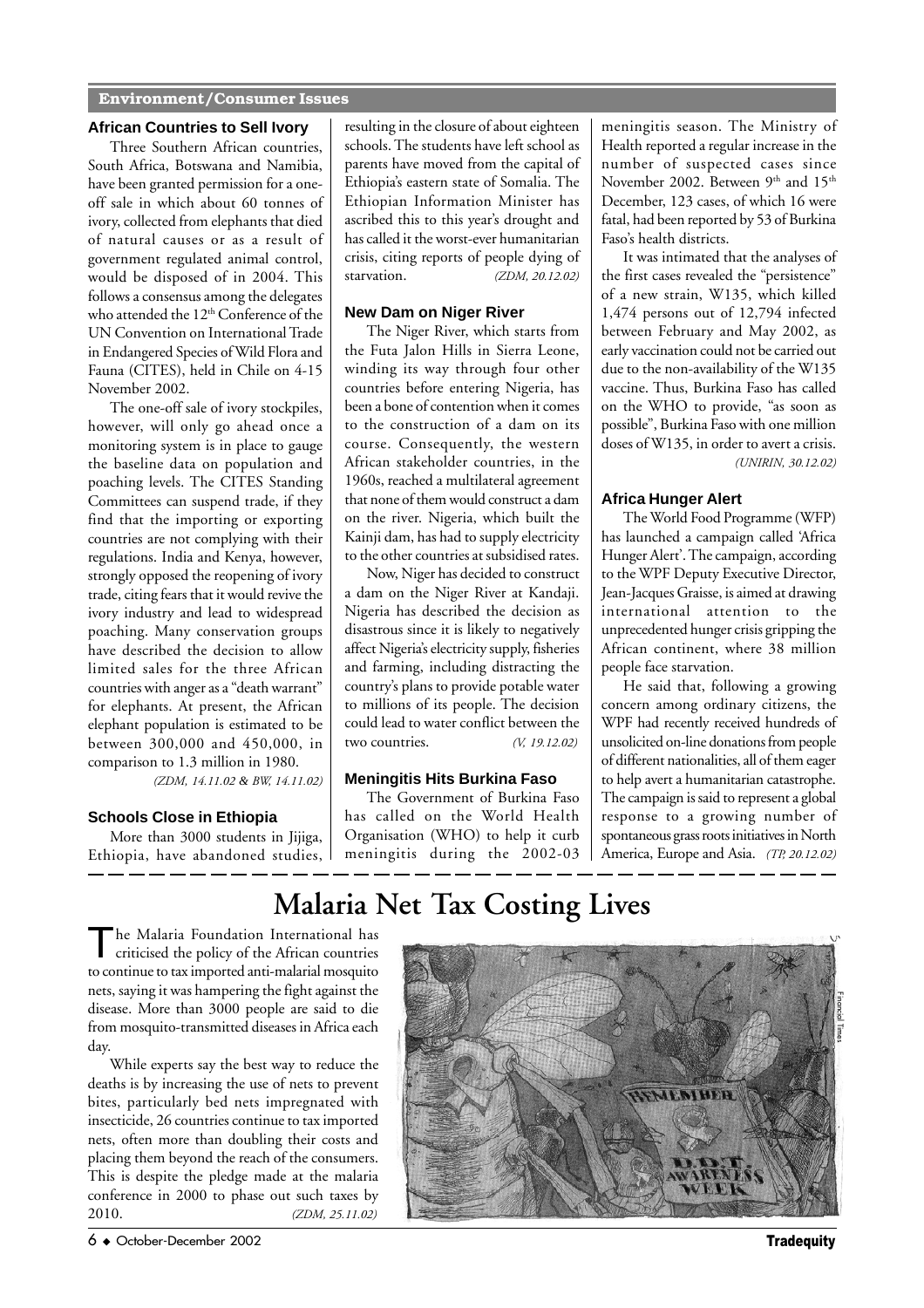# **Harare**

On 28-30 October 2002, CUTS-ARC, in collaboration with MWENGO, Zimbabwe, and the Institute for Global Dialogue, South Africa, hosted a regional workshop entitled "Interface between Trade and Regional Partnership Agreements – WTO, Cotonou, AGOA and NEPAD". The Workshop was organised under the Project Fostering Equity and Accountability in the Trade System (FEATS) being conducted by CUTS-ARC.

The purpose of the Workshop was to discuss economic development and other gains such as poverty reduction in Africa through the involvement of the various stakeholder representatives in policy-making at both the national and regional levels.

## *Highlights of the Discussions*

- From the Cotonou agreement, the Africa Caribbean and the Pacific (ACP) Countries were likely to benefit little due to their lack of clarity on the proposed economic relationship with the EU.
- The compromised stand by Africa in the Cotonou agreement on certain issues, like trade and labour standards vis-à-vis the WTO, could weaken the African nations' bargaining power at the WTO, given that the EU had greater influence and leverage at the global trading level.
- There was a need for a thorough understanding of both the New Economic Partnership for Africa's Development (NEPAD) and the WTO and coordination between the two, in order to improve Africa's position in the global economic system.
- The Africa Growth Opportunity Act (AGOA) would undermine Africa's regional economic integration efforts, particularly due to its rules of origin requirements. The time frame of the AGOA did not give enough time for Africa to obtain the maximum benefits from the trade arrangement.

## *The Way Forward*

- Countries in the region need to focus on developing a comprehensive national development strategy and an appropriate trade policy package, instead of focusing their energies on sectoral and divisive programmes such as Cotonou, AGOA and NEPAD.
- Advocacy and public education on what lies in these trade negotiations and agreements are crucial elements that need to be addressed by the stakeholders.

# **Kampala**

Consumer Unity and Trust Society – Africa Resource Centre (CUTS–ARC), in collaboration Consumer Education Trust (CONSENT), Kampala, Uganda, organised a regional workshop entitled "Strategies for Consumer and Civil Society Organisations in Influencing Economic Policy-making" at Kampala on 20-21 December 2002. This Workshop was also organised under the Project "Fostering Equity and Accountability in the Trading System (FEATS).

The main objective of the Workshop was to devise ways in which civil society organisations in Eastern and Southern Africa could effectively influence the policymaking process.

# *Highlights of the Discussions*

- It was felt that building of the capacity of civil society organisations in analysing socio-economic realities at regional, national and international levels was necessary. Networking with such organisations in the North, which had a pronounced influence on policy making, would also be beneficial.
- Building strong alliances among civil society organisations sharing the same interests was needed. Such wellinformed organisations could articulate on issues of consumer policy, negotiations in trade and their impact on countries of Africa, thereby influencing socio-economic policymaking.
- There was a need to strengthen the integration of various information sources on relevant regional issues (such as for COMESA or SADC countries) in the context of the on-going multilateral negotiations, so as to better inform the stakeholders.
- The media should be involved in dissemination of information.

## *The Way Forward*

- Seek the right information and, thereafter, disseminate it to the various stakeholders.
- Information should be shared among the stakeholders at the regional level also.
- The need to influence economic policies through co-operation with both public and private sector agencies was stressed.
- Understanding the operational environment and how these affect the various constituencies was necessary.

# **Nairobi**

CUTS Centre for International Trade, Economics and Environment (CUTS-CITEE), Jaipur, India, is conducting a two-year research project entitled 'Investment for Development'. Seven countries – Bangladesh, Brazil, Hungary, India, South Africa, Tanzania and Zambia – have been selected for the purpose of the Study. The Project envisages increasing awareness and capacity-building on investment regimes and international investment issues. A regional seminar under the Project was organised at Nairobi, Kenya, on 18-19 October 2002. CUTS-ARC, as a partner for Zambia, attended the Seminar.

The main objective of the Seminar was to build capacity in civil society on investment issues, using the Project results.

# *Highlights of the Discussions*

- Investment levels in Africa are too low to achieve the millennium development goals.
- There were a lot of arguments against a multilateral investment agreement at the WTO.
- Privatisation efforts in the region have thrown up mixed results.
- Researchers from South Africa, Zambia and Tanzania presented their findings of the research.

# *The Way Forward*

- The respective governments should understand the WTO issues, which would strengthen their bargaining powers.
- There should be strategies focussing on internal loopholes and leakages to contain wastage for privatisation to succeed.
- Foreign Direct Investment data in most African countries being unreliable, should be improved upon.